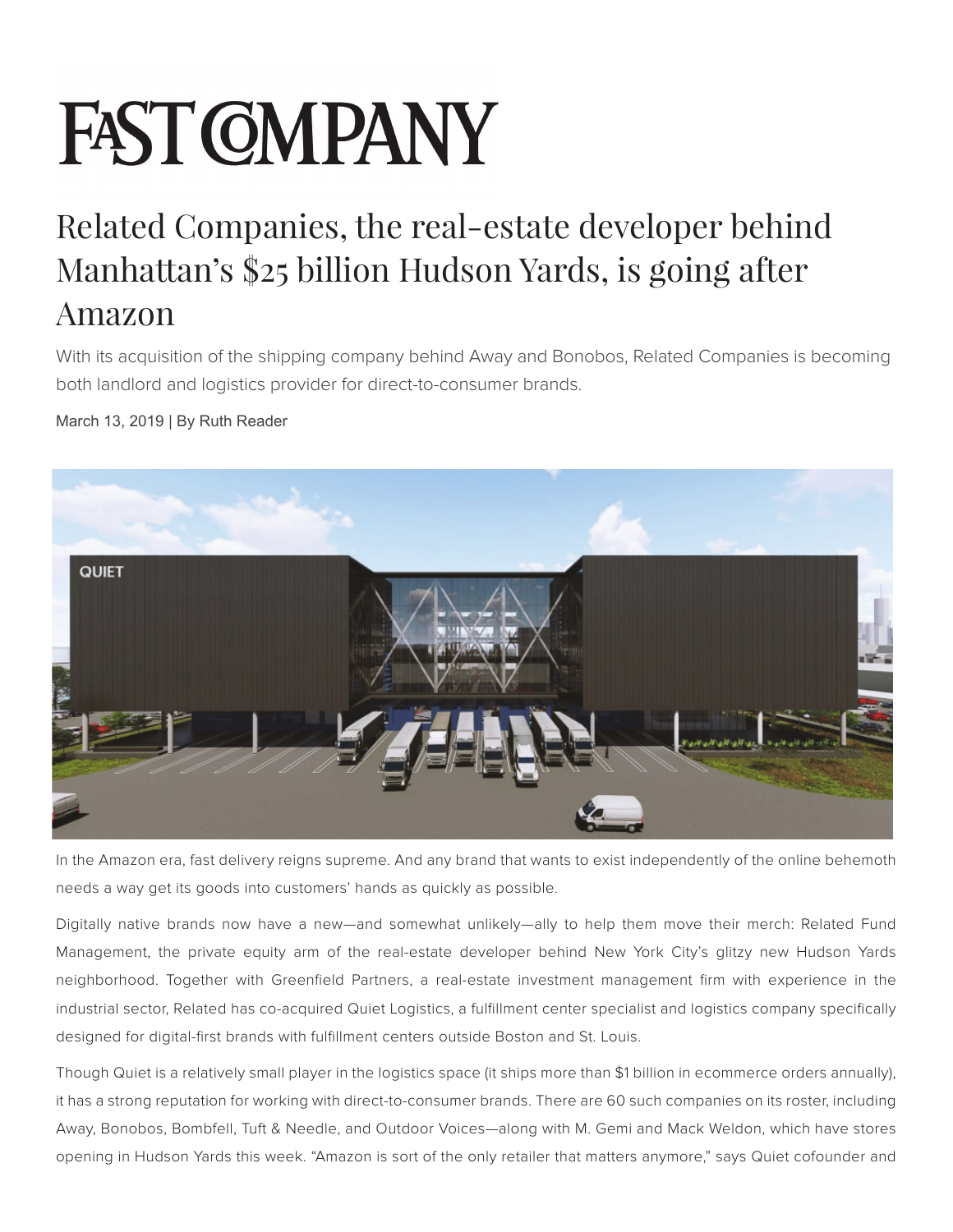chairman Bruce Welty. "It has captured the hearts and minds of the commodity consumer—but a lot of our clients don't want to ship through Amazon because they have their own brands."

Related Companies has a special reputation among real-estate companies. It owns luxury fitness brand Equinox and cult cycling company SoulCycle, and has conjured up mixed-use developments in Chicago, Los Angeles, London, South Florida, and beyond. Its latest project is Hudson Yards, a 28-acre, \$25 billion neighborhood on Manhattan's West Side. When it opens this week there will be luxury condos, sleek office space, an indoor/outdoor performing arts center, and, of course, retail galore. The retail segment is a heavily curated mix of big department stores (Neiman Marcus will have its first Manhattan store here), fashion houses (Louis Vuitton, Dior, Kenzo), and eclectic boutiques, such as an outpost of the San Francisco-based housewares specialist Batch and a "drug store" from upstart wellness beverage company Dirty Lemon. Direct-to-consumer shoemaker M Gemi and men's underwear shop Mack Weldon are both making their brick-and-mortar debut there.

In order to make their online shopping experience pop offline, these kinds of digitally native brands need help creating delivery services that replicate the efficiency of their online experience. Speed has been key to the seven-year-old Mack Weldon's success as a direct-to-consumer brand, says founder and CEO Brian Berger. He reached out to Quiet Logistics before his brand even formally launched: The company had a reputation for designing a system for picking and packing items with precision and speed. He credit Quiet with allowing Mack Weldon to offer, from the beginning, next-day delivery to customers based in the Northeast. Now, as Mack Weldon opens its first store, being able to deliver quickly is still top of mind. "If you don't have something in the store and a customer wants it, you need to get it to them immediately," says Berger.

Being able to provide tenants with such logistical support is increasingly important for Related, especially as retail moves away from chain outlets and toward the kinds of pop-up stores and boutique shops that delivery experience (capital E) as much as they sell goods. "We've historically tried to take the view that we're not just a provider of square footage in a certain location, but a partner with our tenants. Because if their businesses don't do well, they're not going to be successful within our spaces and our spaces won't be successful for us," says Michael Winston, managing director at Related Fund Management. In the age of Amazon, that means making sure stores are stocked and that they can deliver to customers what they want, when they want it.

Related's acquisition comes at a time when real-estate companies are rethinking the ways in which they can be valuable to their tenants. "Tenants are expecting their landlords to be their host," says Byron Carlock, real estate leader at PwC. Typically that's meant building out amenities that lure in shoppers: green space, seating, play areas for kids, restaurants, coffee shops. Hudson Yards has these in abundance.

But direct-to-consumer brands may need more support as they move into physical retail. "The conundrum lies in the cost structure," says Carlock. "What makes direct-to-consumer brands successful is their ability to find efficiencies in the supply chain." Physical retail, however, involves a different set of financial burdens, including real estate and human labor.

Related is planning to use Quiet's relationships with couriers to keep its digitally native tenants stocked in store and offer fast delivery when they aren't. The campus-style layout of Hudson Yards also allows for more concierge-like services. For example, a person staying at the Equinox Hotel, which is set to open in June, could shop for a set of underwear at Mack Weldon and have it delivered to his room that day. People who work and live at Hudson Yards could also come to expect that level of service. But Related's ambitions are larger than this single campus. The developer, which has several